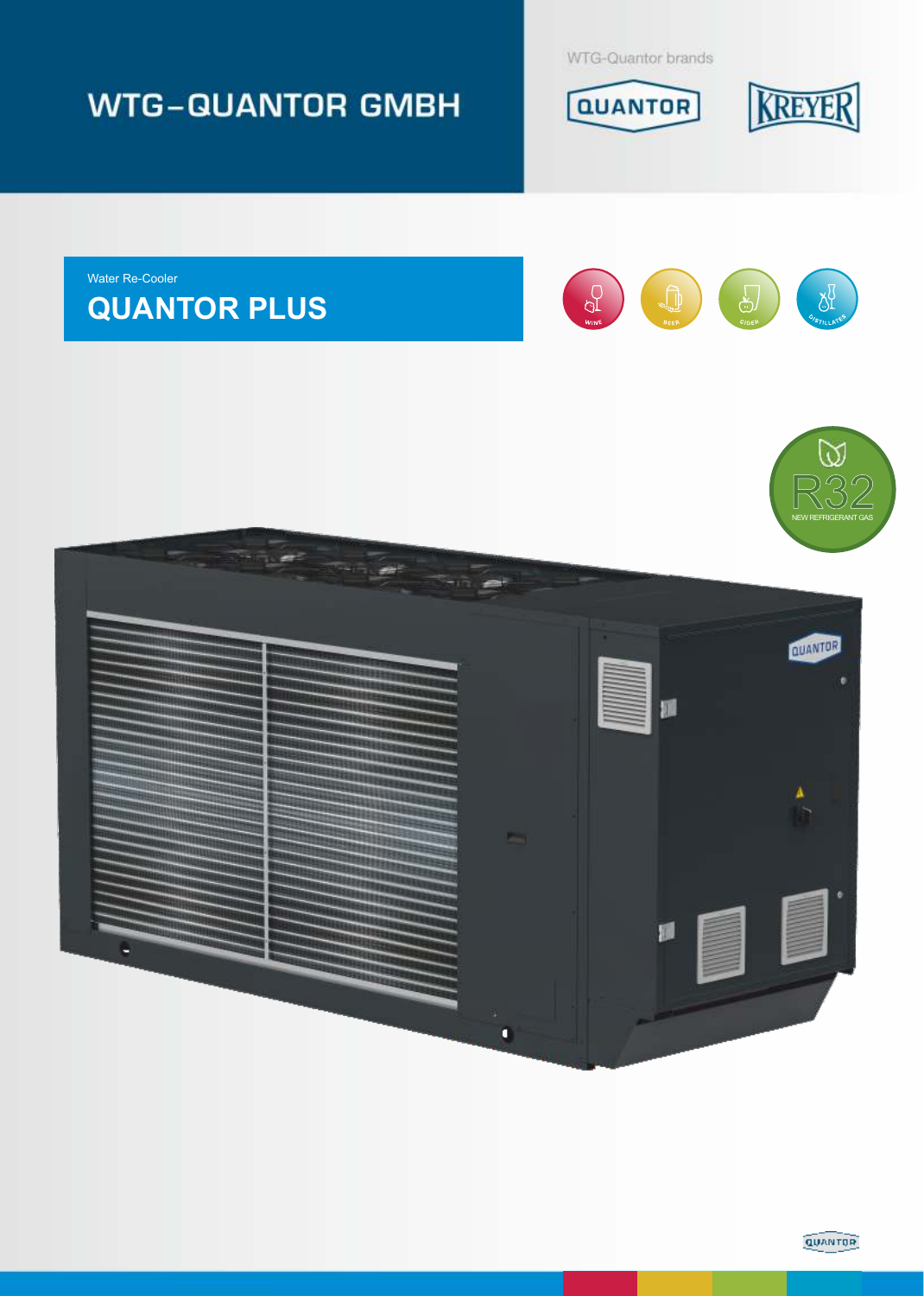# **LIQUID CHILLERS / HEAT PUMPS**

This new **QUANTOR PLUS** series is a further development of the Quantor series, which is operated with the environmentally friendly refrigerant R32 with low GWP(Global Warming Potential).

The newly developed copper-aluminium condenser significantly reduces the refrigerant charge of the chillers. Despite, the **Quantor PLUS** units with R32 achieve higher efficiency and higher cooling capacity than comparable systems with R410a under the same ambient conditions. In addition to that, an electronic expansion valve is now installed in the refrigeration circuit, improving efficiency also in partial load. This combination of a lower refrigerant load in general and the use of the highly efficient refrigerant gas R32 leads to a remarkable reduction of the negative impact on the environment.

The units of this new range are available with capacities from 63<sup>1</sup> kW to 244<sup>1</sup> kW. The units are designed only for an installation outdoors, suitable for operation at ambient temperatures from -10°C to +46°C. The rated cold-water temperature is between -10°C and +8°C, (warm water up to +60°C).

The **Quantor PLUS** units are therefore the solution for wine, beer and beverage producers who need cooling and heating (option) for temperature control and who value a safe, very efficient, environmentally friendly and future-oriented solution.

### **APPLICATIONS**

The **QUANTOR PLUS** units cover the complete temperature range in all process steps and applications in beer-brewing, winemaking, and production of fermenting and/or cooling drinks:

- **•** Cold maceration
- **•** Fermentation control
- **•** Beer-wort cooling
- **•** Cooling for carbonation, in-line cooling solutions available
- **•** Wine-stabilization (Glycol-water temperature down to -10°C possible)
- **•** Warming-up cold-stored wine before bottling, in-line heating of wine solutions available
- **•** Room temperature control by cooling or heating the air (with additional fan-equipment, see additional product range).

### **CHARACTERISTICS / ADVANTAGES**

One of the big advantages of the **QUANTOR PLUS** range is the large variety of models, sizes and capacities that it offers to the user's choice:

- **•** In total there are 18 sizes / units, with cooling capacities from 63 kW up to 244 kW $^{\rm t}$
- **•** All models are available as standard units (cooling only) or reversible units (cooling and heating / heat-pump)
- Q+672 Q+2442 (63 244 kW)<sup>1</sup> equipped with one cooling circuit
- Q+1264 Q+2384 (126 238 kW)<sup>1</sup> equipped with two independent cooling circuits for increased process safety
- **•** Units with higher cooling capacities, with two or more independent cooling circuits, are also available with new, environmentally friendly cooling gases. Please contact us for more information.

In addition to that, the **QUANTOR PLUS** range is characterized by its modularity and thus by its individuality: To complete the extensive standard equipment we offer many features to the user's choice to perfectly adapt each unit to the particular application and also to the individual requirements at the customer's location.

#### **WATER TEMPERATURE RANGE**

from -10 $^{\circ}$ C to +8 $^{\circ}$ C (warm water up to +60 $^{\circ}$ C)

## **AMBIENT TEMPERATURE RANGE**

from -10°C to +46°C

# **SUITABLE FOR INDUSTRIES**





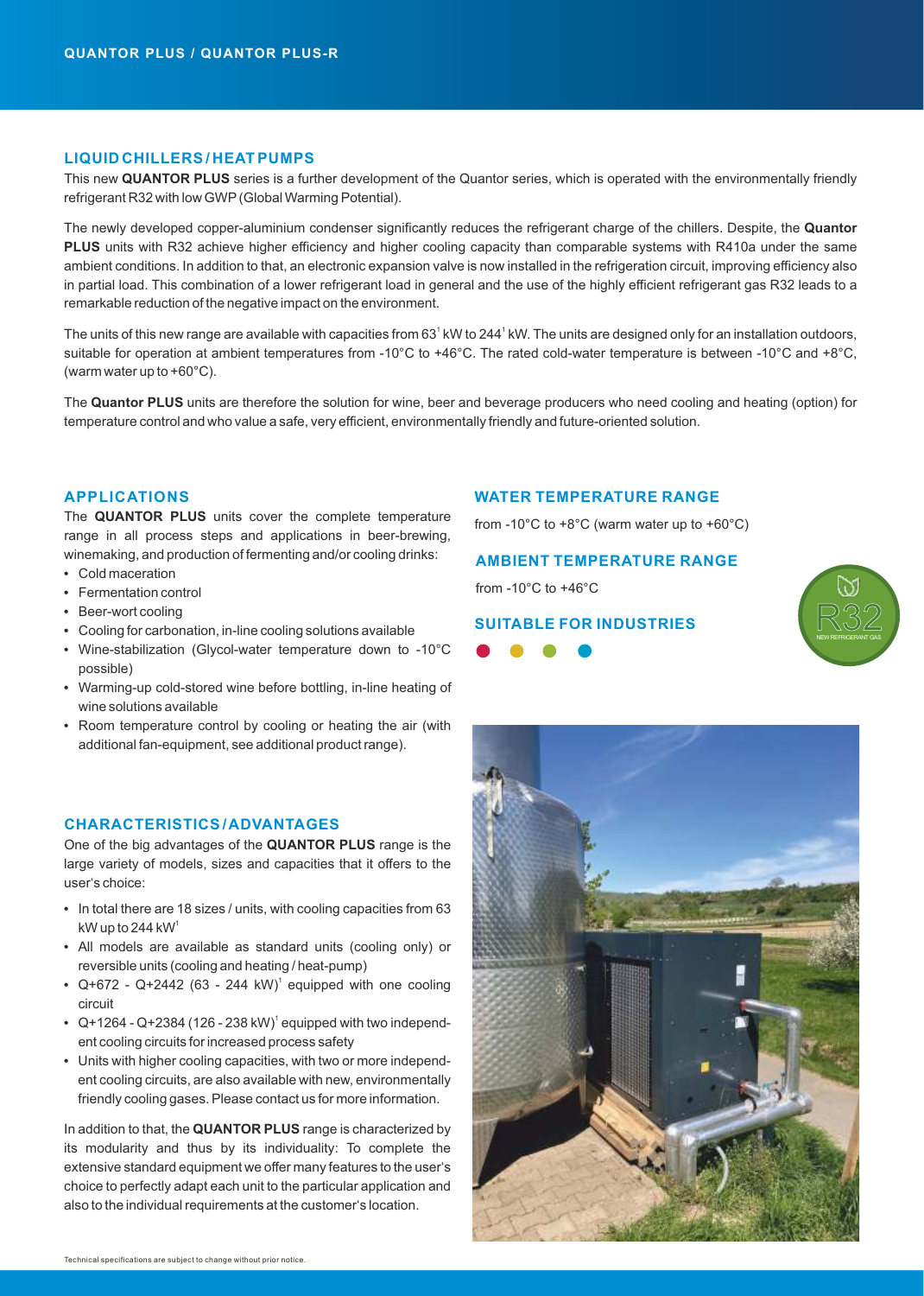### **STANDARD FEATURES**

- · Stable construction from galvanised sheet metal with premium Polyester powder-coating with anti vibration mounts
- · Hermetic Scroll compressors of the latest models
- · Stainless steel pipes (water-side)
- · Optimized condenser construction for efficient heat-transfer
- · Gradual activation of the compressors allows higher efficiency by partial-load operation, and significantly positive values of the European seasonal energy efficiency ratio EER
- $\,\cdot\,\,$  High efficiency (EER up to 4,1 and COP up to 3,42) $^{1,2}$  and low power consumption
- · Latest generation micro-processor control with supervision of all the relevant parameters
- · Compressor encapsulated in noise-reduction compartment
- · Stainless steel evaporator with integrated frost-protection heating element
- · Low noise level
- · Environmentally friendly refrigerant R32
- · Fan speed control
- · Victaulic connections included with the units.

## **AVAILABLE OPTIONS**

- · Alarge variety of hydraulic options is available:
	- · **Integrated Hydraulic module** Pump (high or low-pressure pump), filtre, expansion vessel and flow switch
- · **Integrated Hydronic Basic module** Pump (high or low-pressure pump), stainless steel buffer tank with heating bar (0,3kW), expansion vessel and flow switch
- · **Integrated Hydronic PLUS module**
	- Pump, stainless steel buffer tank with heating bar (0,3kW) as hydraulic flow-adaptation, expansion vessel and flow switch
- · Coils protection grills
- · Epoxy coating on the condenser
- · Fan-motors with frequency converter
- · Fans with stronger air-thrust (for cooling only units)
- · Partial heat recovery (desuperheater)
- · Total heat recovery
- · Remote control
- · By models from Q1132, additional noise-reduction is possible
- · Soft-start for compressors
- · Power Factor Correction
- · Second pumps and / or frequency controlled pumps
- · Further options are available, as well as additional models: units with screw compressors, units with Shell-and-Tube evaporator, etc. Please contact us for more information.

## **HYDRAULIC OPTIONS**



Base version (without additional features)



Hydronic Basic module (1 pump, LP/HP)







Hydraulic Module (2 pumps, LP/HP)



Hydronic PLUS module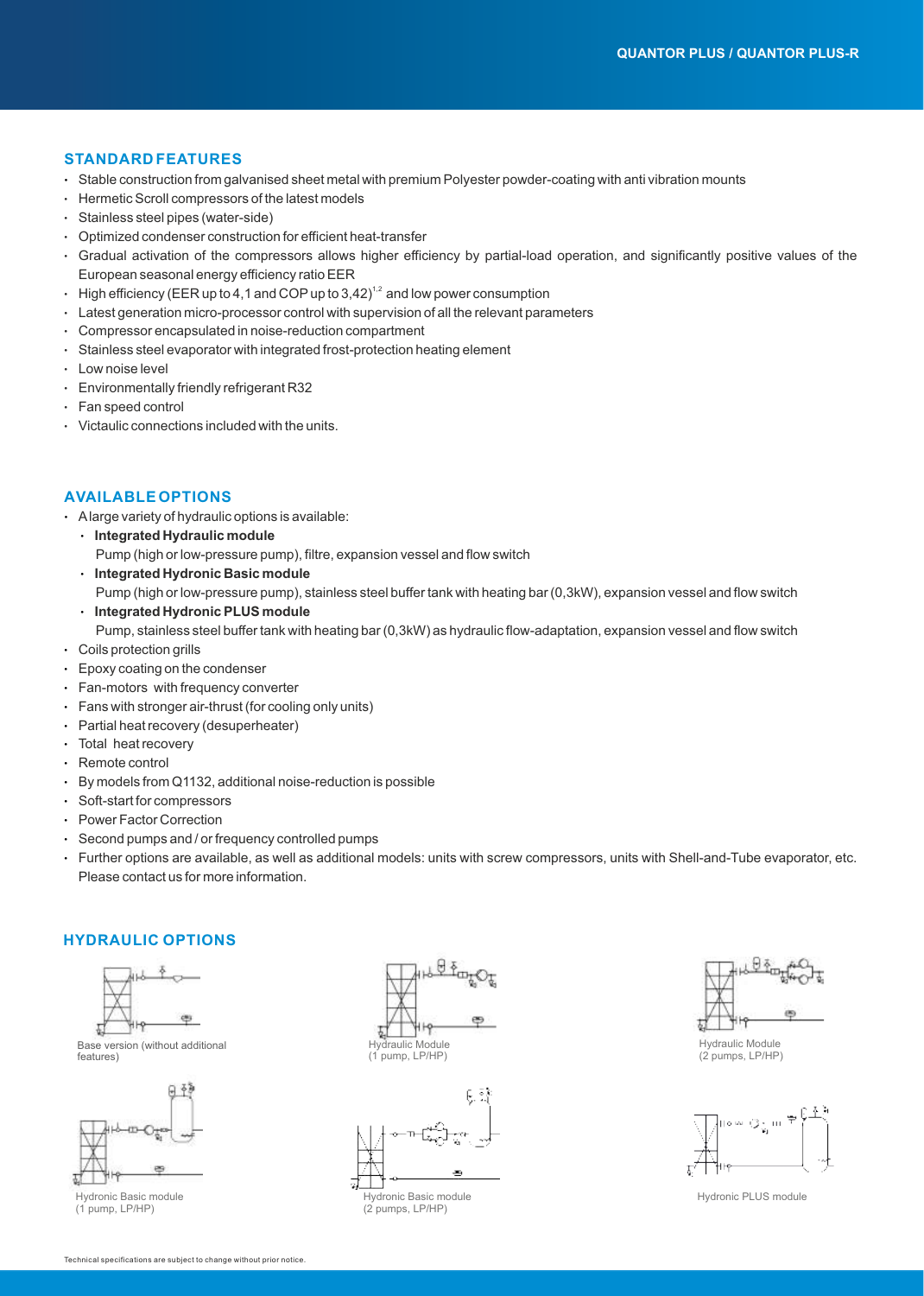# **MODELS**

## **Q+672 - Q+2442 - Units with 1 cooling circuit**



**Q+672-LN - Q+752-LN**

# **TECHNICAL DATA**

| - Scroll Compressor<br>Q+672 - Q+2442 - Units with 1 cooling circuit<br>- Electric connection 400V/3PhN/50Hz - varying voltage levels on request<br>- Axial fan |                     |     |         |         |           |        |        |          |          |          |          |        |          |        |
|-----------------------------------------------------------------------------------------------------------------------------------------------------------------|---------------------|-----|---------|---------|-----------|--------|--------|----------|----------|----------|----------|--------|----------|--------|
|                                                                                                                                                                 | <b>QUANTOR PLUS</b> |     | $Q+672$ | $Q+752$ | $Q + 852$ | Q+972  | Q+1132 | $Q+1242$ | $Q+1412$ | $Q+1522$ | $Q+1822$ | Q+2032 | $Q+2262$ | Q+2442 |
| <b>CHILLERS</b>                                                                                                                                                 | Cooling capacity    | kW  | 63,1    | 69,2    | 80,2      | 94,1   | 112,5  | 124.4    | 138,7    | 152,3    | 179,4    | 198,9  | 223,8    | 243,9  |
|                                                                                                                                                                 | Input power         | kW  | 16,4    | 18,9    | 20,5      | 24,3   | 27.5   | 30,9     | 35,5     | 40,3     | 44,8     | 50,0   | 58,6     | 67,4   |
|                                                                                                                                                                 | EER <sup>1</sup>    | W/W | 3,84    | 3,68    | 3,91      | 3,87   | 4.1    | 4,03     | 3,91     | 3,77     | 4,0      | 3,98   | 3,82     | 3,62   |
|                                                                                                                                                                 | Water flow rate     | l/h | 10.870  | 12.010  | 13.800    | 16.590 | 19.380 | 21.430   | 23.900   | 26.210   | 30.880   | 34.240 | 38.530   | 42.000 |

**All QUANTOR PLUS units are equipped with:**

|                   | <b>QUANTOR PLUS-R</b>             |             | Q+672-R      | Q+752-R                          | Q+852-R                          | Q+972-R                          |                    |                                  | Q+1132-R Q+1242-R Q+1412-R Q+1522-R Q+1822-R Q+2032-R Q+2262-R Q+2442-R |                                  |                                  |                                  |                               |                                  |
|-------------------|-----------------------------------|-------------|--------------|----------------------------------|----------------------------------|----------------------------------|--------------------|----------------------------------|-------------------------------------------------------------------------|----------------------------------|----------------------------------|----------------------------------|-------------------------------|----------------------------------|
|                   | Cooling capacity $1$              | kW          | 59,5         | 65,9                             | 76,4                             | 89,0                             | 103,2              | 114,3                            | 130.6                                                                   | 143,0                            | 170.8                            | 189.8                            | 213,7                         | 234,4                            |
|                   | Input power                       | kW          | 16,9         | 19,6                             | 21,5                             | 25,2                             | 29,0               | 32,5                             | 35,2                                                                    | 40,3                             | 43,9                             | 50,1                             | 58,1                          | 66,3                             |
|                   | Heating capacity $2$              | kW          | 58,8         | 65,4                             | 76,6                             | 88,8                             | 103,0              | 113,7                            | 126,6                                                                   | 138,9                            | 163,3                            | 181,1                            | 200,6                         | 219,9                            |
| <b>HEAT-PUMPS</b> | Input power <sup>2</sup>          | kW          | 17,2         | 19,7                             | 22,5                             | 26,5                             | 31,0               | 33,8                             | 37,4                                                                    | 41,5                             | 49,1                             | 55,3                             | 60,9                          | 67,5                             |
|                   | EER <sup>1</sup>                  | W/W         | 3.51         | 3.36                             | 3,55                             | 3,53                             | 3,56               | 3,52                             | 3.71                                                                    | 3,55                             | 3.89                             | 3,79                             | 3,68                          | 3,53                             |
|                   | COP <sup>2</sup>                  | W/W         | 3.42         | 3.32                             | 3,4                              | 3,35                             | 3,32               | 3,36                             | 3.37                                                                    | 3,35                             | 3,3                              | 3.27                             | 3,29                          | 3,26                             |
|                   | Water flow rate <sup>1</sup>      | I/h         | 10.240       | 11.350                           | 13.160                           | 15.330                           | 17.770             | 19.680                           | 22.490                                                                  | 24.620                           | 29.390                           | 32.670                           | 36.790                        | 40.350                           |
|                   |                                   |             |              |                                  |                                  |                                  |                    |                                  |                                                                         |                                  |                                  |                                  |                               |                                  |
|                   | Compressors                       | $n^{\circ}$ | 2            | $\overline{2}$                   | 2                                | 2                                | 2                  | $\overline{2}$                   | 2                                                                       | 2                                | $\overline{2}$                   | $\overline{2}$                   | 2                             | 2                                |
|                   | <b>Circuits</b>                   | $n^{\circ}$ | $\mathbf{1}$ | $\mathbf{1}$                     | $\overline{1}$                   | $\mathbf{1}$                     | $\mathbf{1}$       | $\mathbf{1}$                     | $\mathbf{1}$                                                            | $\mathbf{1}$                     | $\overline{1}$                   | $\mathbf{1}$                     | $\mathbf{1}$                  | $\mathbf{1}$                     |
|                   | Fans                              | $n^{\circ}$ | 6            | 6                                | 8                                | 8                                | $\overline{2}$     | $\overline{2}$                   | $\overline{2}$                                                          | 2                                | 3                                | 3                                | 3                             | $\sqrt{3}$                       |
|                   | Sound power <sup>1,3</sup>        | dB(A)       | 73,6         | 74,1                             | 74,9                             | 75,1                             | 87,2               | 87,5                             | 87,7                                                                    | 87,9                             | 89,4                             | 89,5                             | 90                            | 90,1                             |
| <b>HEAT-PUMPS</b> | Hydraulic connections             | Ø           | 2"1/2"       | $2"$ <sup>1</sup> / <sub>2</sub> | $2"$ <sup>1</sup> / <sub>2</sub> | $2"$ <sup>1</sup> / <sub>2</sub> | 2 <sup>n</sup> 1/2 | $2"$ <sup>1</sup> / <sub>2</sub> | $2"$ <sup>1</sup> / <sub>2</sub>                                        | $2"$ <sup>1</sup> / <sub>2</sub> | $2"$ <sup>1</sup> / <sub>2</sub> | $2"$ <sup>1</sup> / <sub>2</sub> | 2 <sup>n</sup> / <sub>2</sub> | $2"$ <sup>1</sup> / <sub>2</sub> |
|                   | Height                            | mm          | 1.650        | 1.660                            | 1.660                            | 1.660                            | 1.910              | 1.910                            | 1.910                                                                   | 1.910                            | 1.900                            | 1.900                            | 1.900                         | 1.900                            |
|                   | Width                             | mm          | 1.100        | 1.100                            | 1.100                            | 1.100                            | 1.100              | 1.100                            | 1.100                                                                   | 1.100                            | 1.100                            | 1.100                            | 1.100                         | 1.100                            |
|                   | Length                            | mm          | 2.820        | 3.320                            | 3.320                            | 3.320                            | 3.570              | 3.570                            | 3.570                                                                   | 3.570                            | 4.370                            | 4.370                            | 4.370                         | 4.370                            |
|                   | Weight (when empty) <sup>4</sup>  | kg          | 907          | 1.005                            | 1.024                            | 1.075                            | 1.088              | 1.111                            | 1.166                                                                   | 1.167                            | 1.411                            | 1.573                            | 1.596                         | 1.608                            |
|                   | Buffer tank capacity <sup>5</sup> |             | 300          | 300                              | 300                              | 300                              | 400                | 400                              | 400                                                                     | 400                              | 400                              | 400                              | 400                           | 400                              |

1 Nominal cooling capacities based on 28°C and liquid inlet/outlet temperature 12/7°C 2 Nominal heating capacities based on 7°C and liquid inlet/outlet temperature 40/45°C 3 The value of sound power is measured in accordance with standard 9614-2

4 Unit total weight may vary according to chosen options 5 Tank volume by Hydronic versions

Technical specifications are subject to change without prior notice.

**CHILLERS**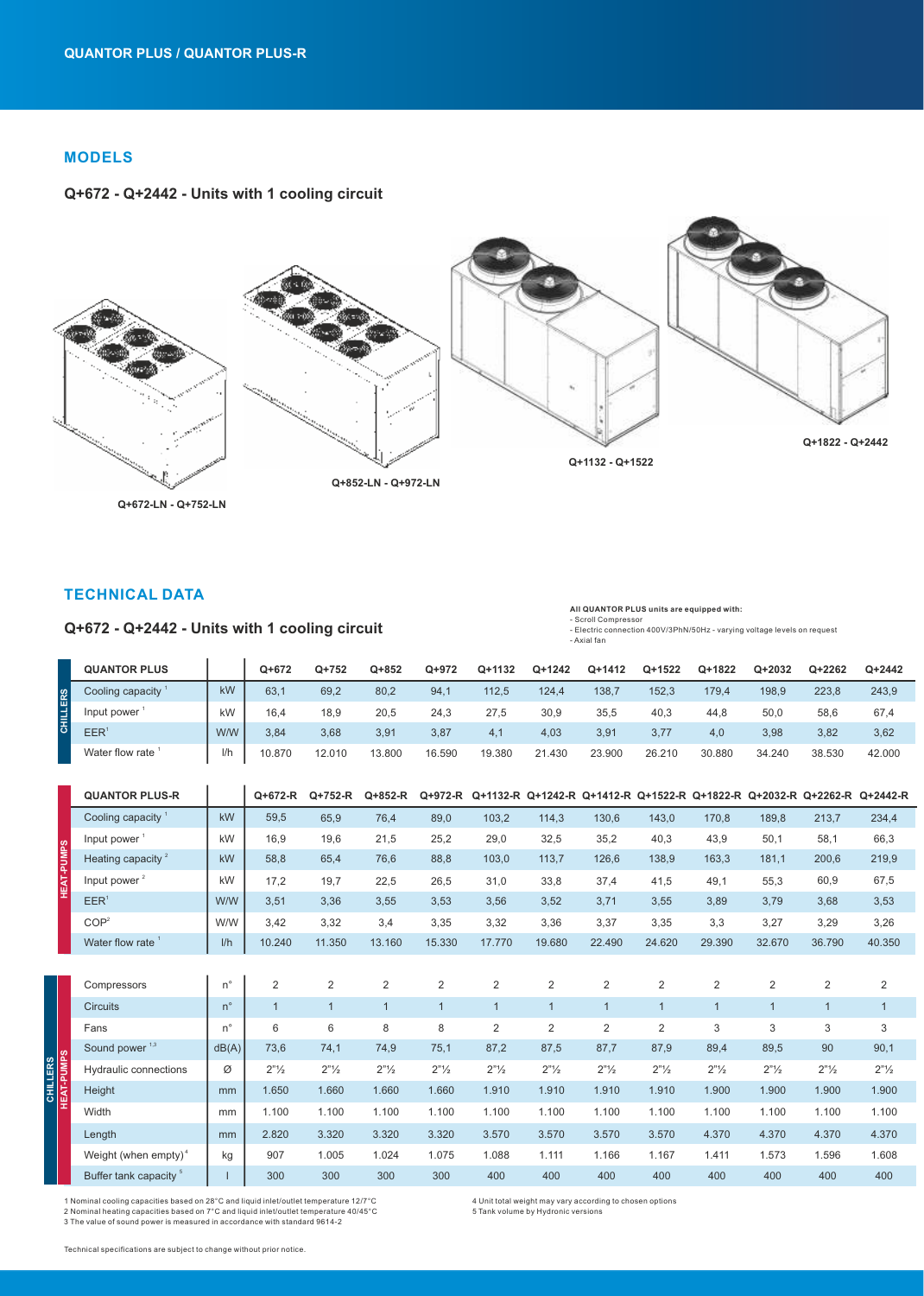# **MODELS**

## **Q+1264 - Q+2384 - Units with 2 cooling circuits**





# **TECHNICAL DATA**

## **Q+1264 - Q+2384- Units with 2 cooling circuits**

#### **All QUANTOR PLUS units are equipped with:** - Scroll Compressor - Electric connection 400V/3PhN/50Hz - varying voltage levels on request - Axial fan

|                   | <b>QUANTOR PLUS</b>               |             | $Q+1264$           | Q+1434         | Q+1654             | Q+1924                           | Q+2174         | $Q + 2384$     |
|-------------------|-----------------------------------|-------------|--------------------|----------------|--------------------|----------------------------------|----------------|----------------|
| CHILLERS          | Cooling capacity <sup>1</sup>     | kW          | 126,2              | 140,7          | 160,9              | 190,0                            | 214,4          | 238,0          |
|                   | Input power $1$                   | kW          | 33,3               | 38,7           | 42,3               | 49,6                             | 57,5           | 65,5           |
|                   | EER <sup>1</sup>                  | W/W         | 3,79               | 3,64           | 3,81               | 3,83                             | 3,73           | 3,63           |
|                   | Water flow rate <sup>1</sup>      | I/h         | 21.730             | 24.220         | 27.700             | 32.710                           | 36.900         | 40.970         |
|                   |                                   |             |                    |                |                    |                                  |                |                |
|                   | <b>QUANTOR PLUS-R</b>             |             | Q+1264-R           | Q+1434-R       | Q+1654-R           | Q+1924-R                         | Q+2174-R       | Q+2384-R       |
|                   | Cooling capacity <sup>1</sup>     | kW          | 123,1              | 136,9          | 156,1              | 183,3                            | 206,5          | 231,0          |
|                   | Input power <sup>1</sup>          | kW          | 32,8               | 38,2           | 42,9               | 50,0                             | 56,9           | 64,4           |
|                   | Heating capacity <sup>2</sup>     | kW          | 119,7              | 133,9          | 155,5              | 175,3                            | 195,0          | 213,7          |
| <b>HEAT-PUMPS</b> | Input power <sup>2</sup>          | kW          | 35,6               | 40,4           | 47,0               | 53,3                             | 57,8           | 62,7           |
|                   | EER <sup>1</sup>                  | W/W         | 3,75               | 3,59           | 3,64               | 3,67                             | 3,63           | 3,59           |
|                   | COP <sup>2</sup>                  | W/W         | 3,36               | 3,31           | 3,31               | 3,29                             | 3,37           | 3,41           |
|                   | Water flow rate <sup>1</sup>      | I/h         | 19.400             | 23.560         | 26.870             | 31.550                           | 35.540         | 39.750         |
|                   |                                   |             |                    |                |                    |                                  |                |                |
|                   | Compressors                       | $n^{\circ}$ | 4                  | $\overline{4}$ | 4                  | $\overline{4}$                   | $\overline{4}$ | $\overline{4}$ |
| WÄRMEPHEAT-PUMPS  | <b>Circuits</b>                   | $n^{\circ}$ | $\overline{2}$     | 2              | 2                  | 2                                | $\overline{2}$ | 2              |
|                   | Fans                              | $n^{\circ}$ | $\overline{2}$     | 2              | 3                  | 3                                | 3              | 3              |
|                   | Sound power <sup>1,3</sup>        | dB(A)       | 86,5               | 87,1           | 88,8               | 88,8                             | 90,1           | 90,0           |
|                   | Hydraulic connections             | Ø           | 2 <sup>n</sup> 1/2 | 2"1/2          | 2 <sup>n</sup> 1/2 | $2"$ <sup>1</sup> / <sub>2</sub> | 2"1/2"         | 2"1/2"         |
|                   | Height                            | mm          | 1.910              | 1.910          | 1.900              | 1.900                            | 1.900          | 1.900          |
|                   | Width                             | mm          | 1.100              | 1.100          | 1.100              | 1.100                            | 1.100          | 1.100          |
|                   | Lenght                            | mm          | 3.570              | 3.570          | 4.370              | 4.370                            | 4.370          | 4.370          |
|                   | Weight (when empty) <sup>4</sup>  | kg          | 1.275              | 1.351          | 1.461              | 1.563                            | 1.626          | 1.670          |
|                   | Buffer tank capacity <sup>5</sup> |             | 400                | 400            | 400                | 400                              | 400            | 400            |

1 Nominal cooling capacities based on 28°C and liquid inlet/outlet temperature 12/7°C 2 Nominal heating capacities based on 7°C and liquid inlet/outlet temperature 40/45°C 3 The value of sound power is measured in accordance with standard 9614-2

4 Unit total weight may vary according to chosen options

5 Tank volume by Hydronic versions

**CHILLERS**